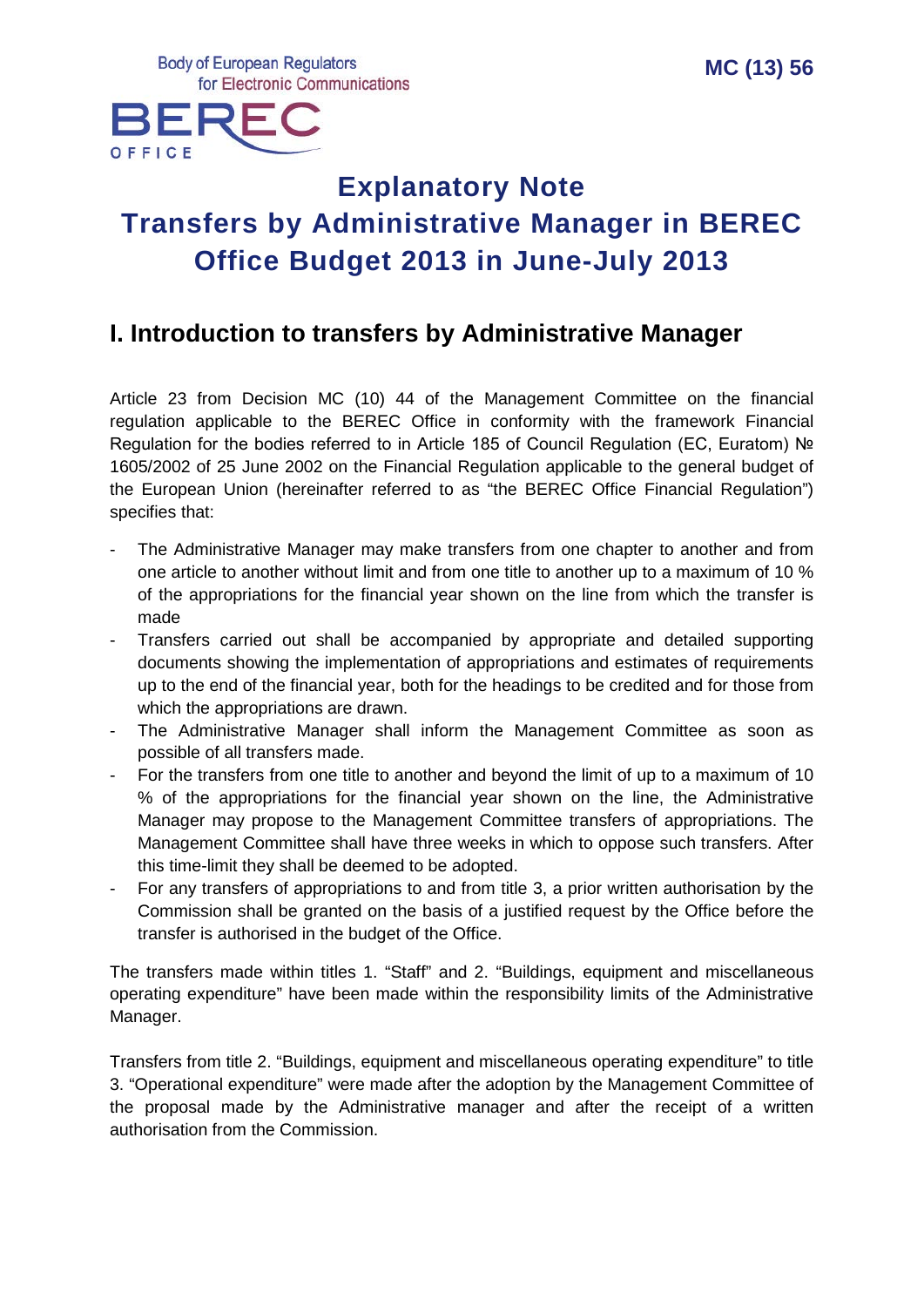### **II. Revenues**

No changes on revenue side. All the transfers were made within section 2000, European Community subsidy for titles 1, 2 and 3.

# **III. Expenditure**

### **1. Transfers within title 1**

Legal base: Art. 23(1) of the BEREC Office Financial Regulation – The Administrative Manager may make transfers from one chapter to another and from one article to another without limit.

#### **1.1. Releases of resources**

#### **Chapter 11 "Staff in active employment"/ Article 110 "Staff in active employment"/ Item A-1100 "Basic salaries"**

Amount released: EUR - 50 000,- on 04/07/2013

Explanation: Actual expenditure on salaries of BEREC Office staff in 2013 (period January to May) have been below the forecast for the first five months and is expected to remain so. Despite the fact that some increase of basic salary due to advancements to the next step of 7 staff members has to be foreseen, a part of the surplus remaining on the budget line could be released.

**Chapter 12 "Miscellaneous expenditure on staff recruitment and transfer"/ Article 121 "Expenses on entering/leaving"/ Item A-1212 "Removal expenses"**

Amount released: EUR - 3 320,- on 27/06/2013

Explanation: Actual expenditure on removal expenses is below the forecast.

**Total released: EUR -53 320,-**

#### **1.2. Increases on budget lines**

#### **Chapter 11 "Staff in active employment"/ Article 113 "Miscellaneous allowances and grants"/ Item A-1131 "Travel expenses for annual leave"**

Amount increased: EUR 3 320,- on 27/06/2013

Explanation: Until the end of the year travel expenses will be paid to three staff members (1 payment in October, 2 payments in November).

**Chapter 16 "External services"/ Article 160/ Item A-1600 "External services"**

Amount increased: EUR 50 000,- on 04/07/2013 Explanation: 1 contract with Deloitte consultancy for providing support related to HR IT Tool have to be signed.

#### **Total increased: EUR 53 320,-**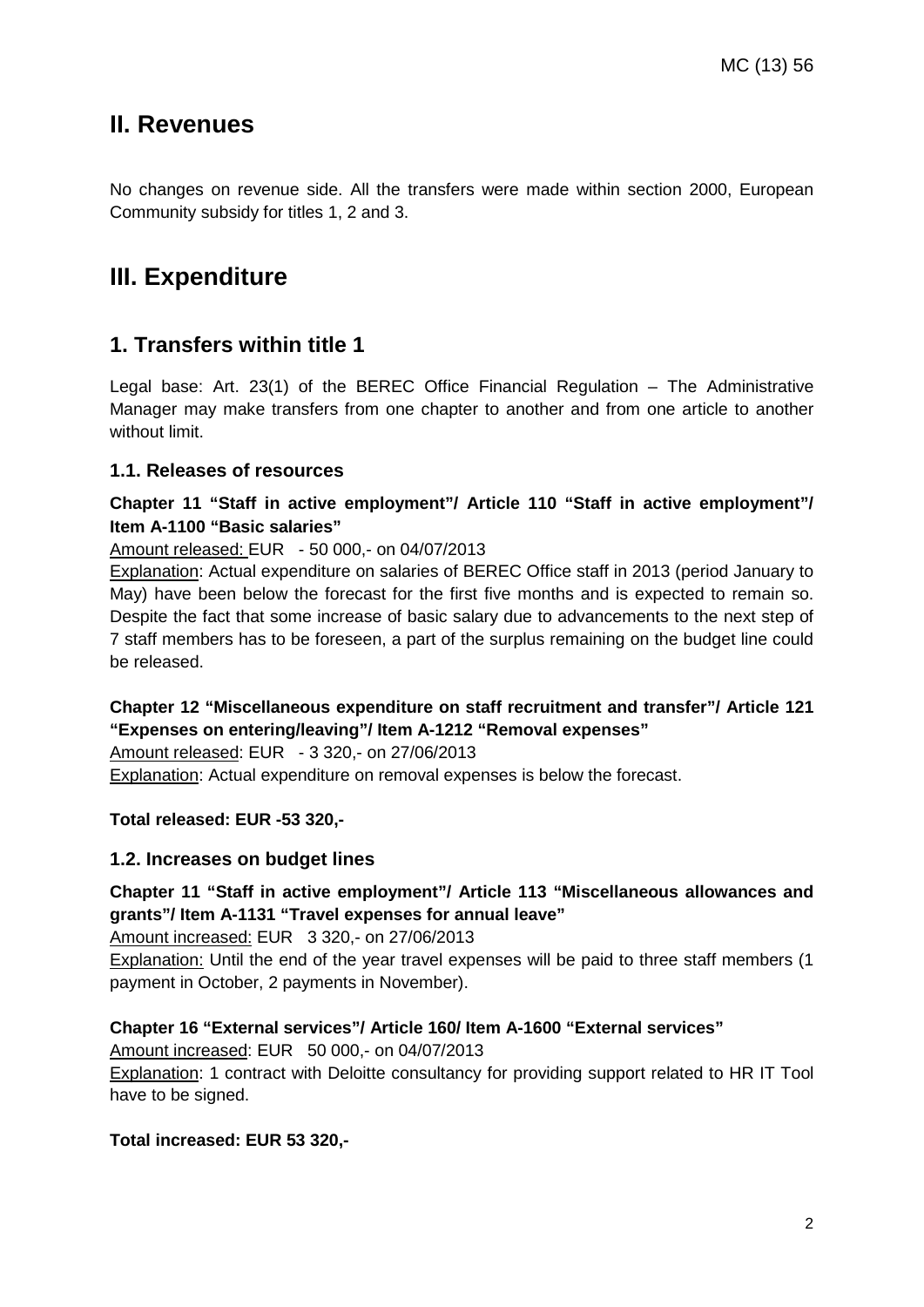### **2. Transfers within title 2**

Legal base: Art. 23(1) of the BEREC Office Financial Regulation – transfers from one chapter to another and from one article to another without limit.

#### **2.1. Releases of resources**

**Chapter 20 "Rental of buildings and associated costs"/ Article 200 "Buildings and associated costs"/ Item A-2009 "Other expenditure relating to the acquisition, construction or maintenance of a building"**

Amount released: EUR - 2 000,- on 23/07/2013

Explanation: Taking into account the fact that the BEREC Office premises were refurbished in 2011, the need for construction or maintenance costs in 2013 will be lower than previously planned.

#### **Total released: EUR -2 000,-**

#### **2.2. Increases on budget lines**

**Chapter 20 "Rental of buildings and associated costs"/ Article 200 "Buildings and associated costs"/ Item A-2005 "Security and surveillance of buildings"**

#### Amount increased: EUR 2 000,- on 23/07/2013

Explanation: It was necessary to launch a new procurement procedure for providing of security services, it is forecasted that the offers will be more expensive than last year.

#### **Total increased: EUR 2 000,-**

### **3. Transfers between Title 2 and Title 3**

Legal base:

- 1. Art. 23(2) of the BEREC Office Financial Regulation for the transfers between Titles and beyond the limit of a maximum of 10% of the budget line, the Administrative Manager may propose to the Management Committee transfers from one Title to another. The Management Committee shall have three weeks in which to oppose such transfers. After this time-limit they shall be deemed to be adopted.
- 2. Art. 23(5) of the BEREC Office Financial Regulation transfers to and from title 3 with prior written authorisation by the Commission on the bases of justified request from the Office.

Explanation: On 8 May 2013 the Administrative Manager proposed the Management Committee the transfer of budget from Title 1 and 2 to Title 3 as follows:

- all 2011 surplus for Titles 1 and 2 in value of EUR 353,231.48.
- EUR 130,000 from two budget lines under Title 2:
	- $O$  A-2500 EUR 80 000
	- $O$  A-2009 EUR 50 000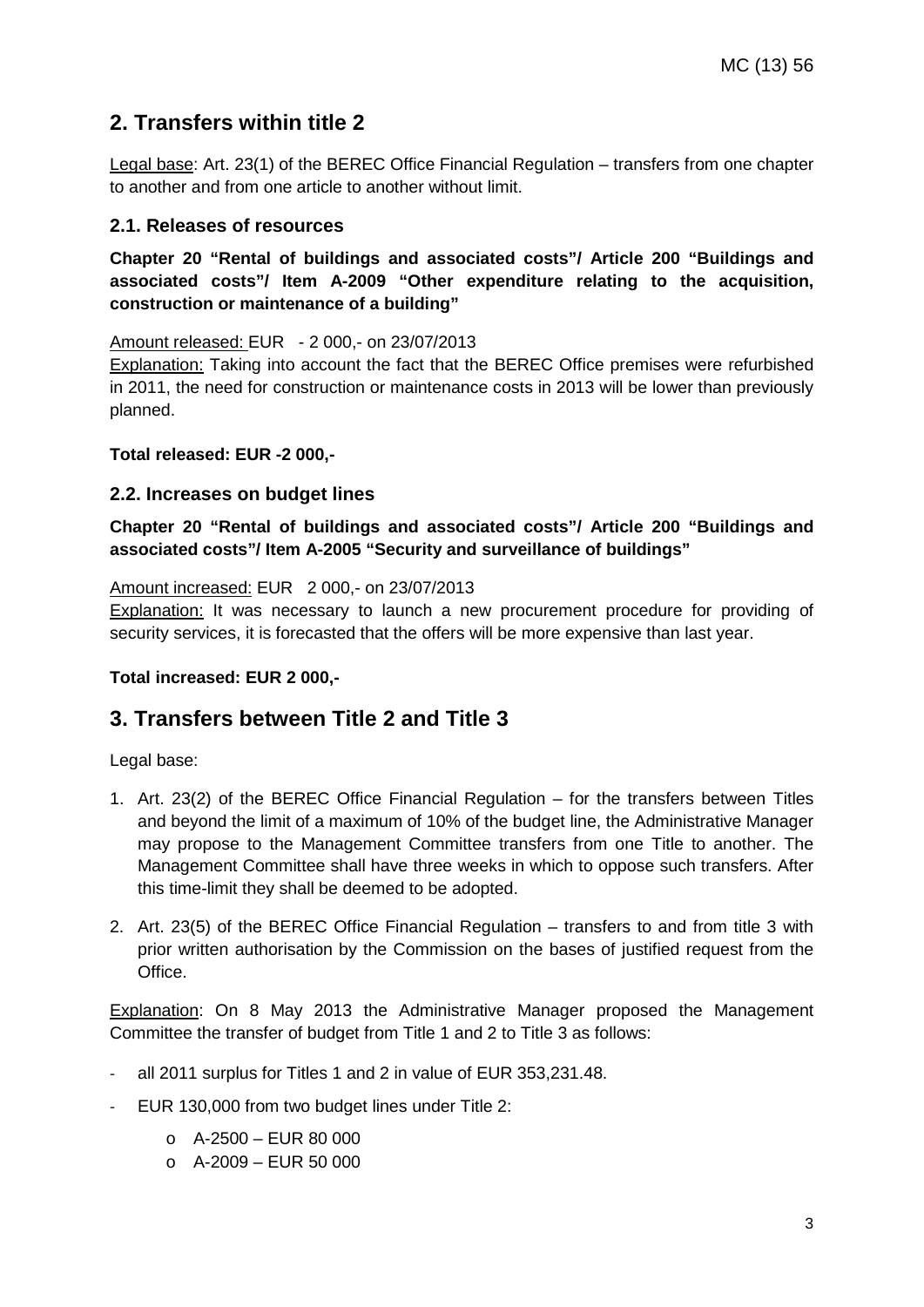Total to be transferred: EUR **483,231.48**

In the period 8-29 May 2013 the BEREC Office did not receive any objections from the Management Committee to the proposed total transfer of EUR. The proposed transfers were therefore adopted by the Management Committee.

On 11 June DG CONNECT forwarded the confirmation from DG BUDG that the BEREC Office transfer request has been validated.

On 19 July the BEREC Office transferred the requested EUR 130,000 from two budget lines under Title 2 (EUR 80 000 from A2500 and EUR 50 000 A02009).

The Commission explained in July 2013 that surplus from year 2011, which has not been divided between budget chapters, articles or budget items, cannot be transferred. Surplus from year 2011 was not divided when submitted for the Management Committee's approval in February 2013 (based on Office Budget 2013, which was approved by the Budgetary Authority in December 2012). The reason for not splitting the surplus 2011 between the budget items was the fact, that the BEREC Office was knowledgeable about the additional budget requirements under Title 3, which were already needed in Q2 of year 2013. BEREC Office was expecting an early transfer into Title 3. Transfer of surplus 2011, which was not splitted, was expected to speed up the procedure.

The unused, although authorised transfer request of EUR 353,231.48 has currently been included in the needs calculation and in the relevant amendment requests of the Amending Budget 2013/1.

#### **3.1. Releases of resources**

**Chapter 20 "Rental of buildings and associated costs"/ Article 200 "Buildings and associated costs"/ Item A-2009 "Other expenditure relating to the acquisition, construction or maintenance of a building"**

#### Amount released: EUR - 50 000,- on 19/07/2013

Explanation: Taking into account the fact that the BEREC Office premises were refurbished in 2011, the need for construction or maintenance costs in 2013 will be lower than previously planned.

#### **Chapter 25 "Expenditure on formal and other meetings"/ Item A-2500 "Meetings in general"**

#### Amount released: EUR - 80 000,- on 19/07/2013

Explanation: The activities, which previously were paid from that budget line, such as BEREC plenary meetings, Contact Network meetings, providing assistance and executive support to the BEREC Chair and Vice-chairs, public debriefings, participation of BEREC in international events and others, are directly linked to the operational activity of BEREC and therefore should be financed from the budget dedicated to operational activities, namely Title 3.

#### **Total released: EUR -130 000,-**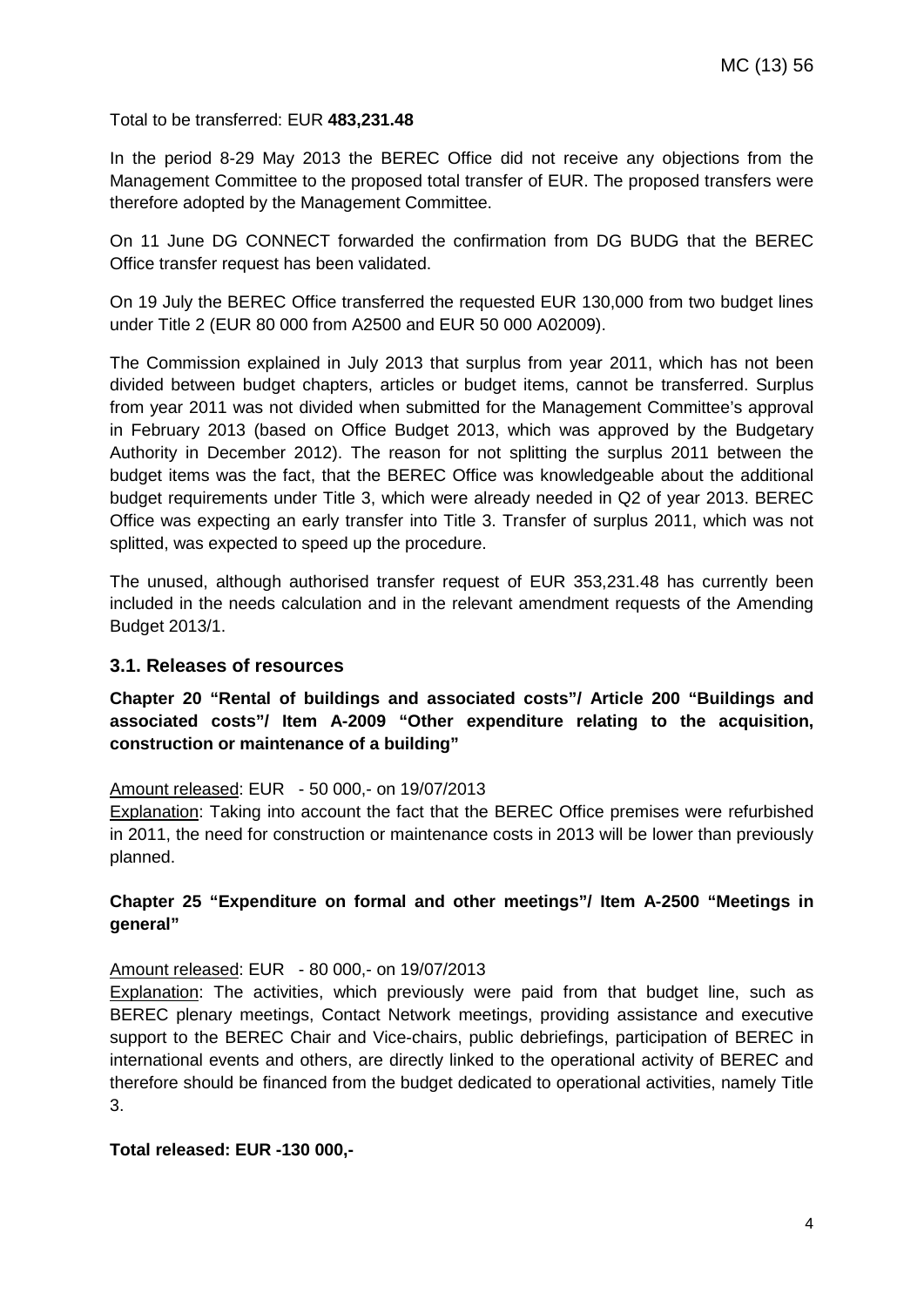#### **3.2. Increases on budget lines**

**Chapter 30 "Support to implementation of BEREC WP 2013"/ Article 300 "Support to implementation of BEREC WP 2013"/ Item B-3001 "Support to the BEREC Expert Working Groups"**

Amount increased: EUR 30 000,- on 19/07/2013

Explanation: Travel reimbursements to BEREC experts started only in March 2012 (after approval by the Board of relevant regulation) and there was no data available for realistic forecasts.

**Chapter 30 "Support to implementation of BEREC WP 2013"/ Article 300 "Support to implementation of BEREC WP 2013"/ Item B-3002 "Activities under Articles 7 and 7a Framework Directive"**

Amount increased: EUR 5 000,- on 19/07/2013

Explanation: Travel reimbursements to BEREC experts started only in March 2012 (after approval by the Board of relevant regulation) and there was no data available for realistic forecasts.

**Chapter 31 "Horizontal activities (other support not directly related to BEREC WP"/ Article 310 "Horizontal activities (other support not directly related to BEREC WP"/ Item B-3101 "Other support activities to BEREC"**

Amount increased: EUR 95 000,- on 19/07/2013

Explanation: The activities, which previously were paid from another budget line (A-2500), such as BEREC CNs and Plenaries, providing assistance and executive support to the BEREC Chair and Vice-Chairs, public debriefings and participation of BEREC on international events, are directly linked to the operational activity of BEREC. Therefore these expenditures should be financed from the budget dedicated to operational activities under Title 3.

**Total increased: EUR 130 000,-**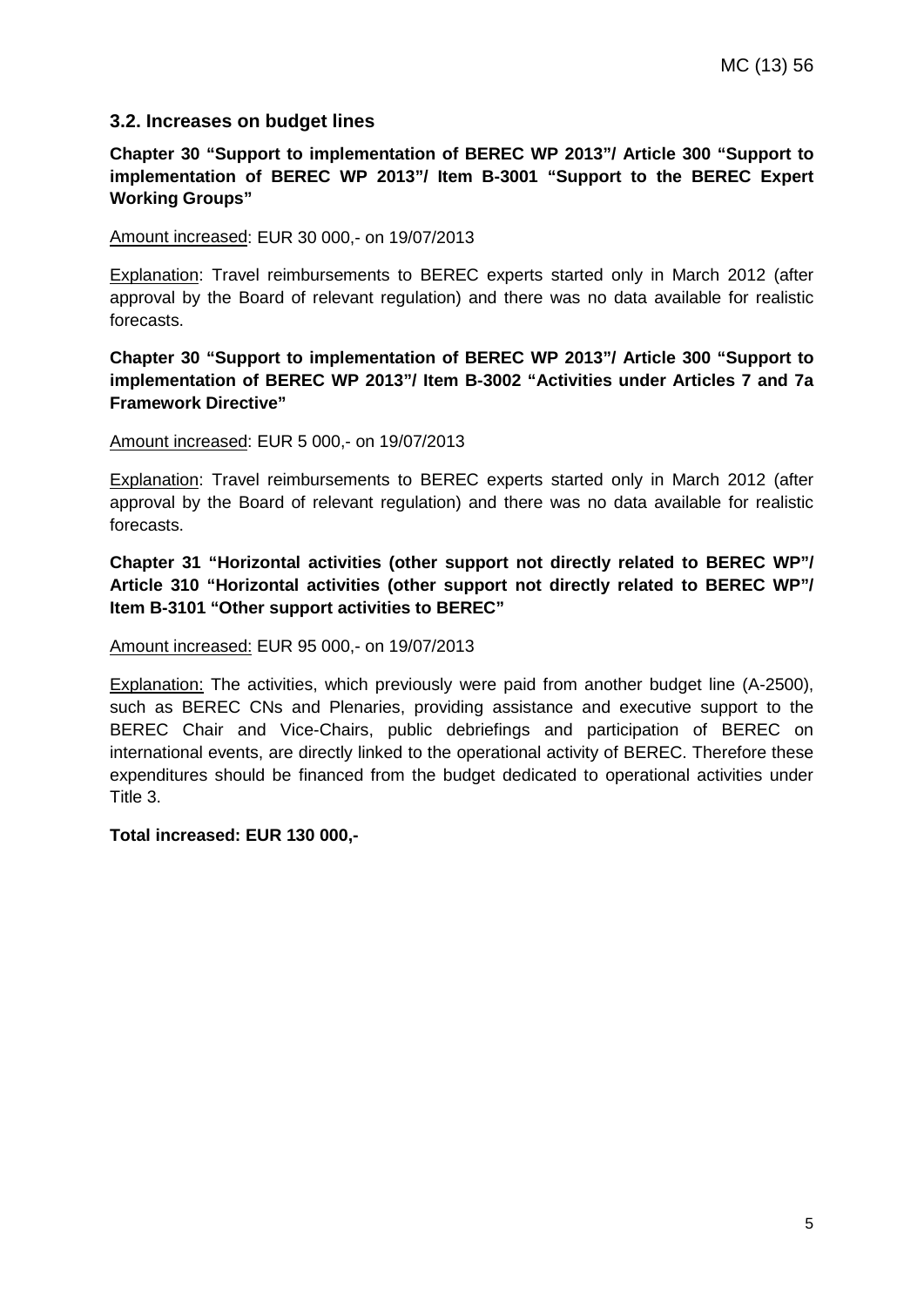# <span id="page-5-2"></span><span id="page-5-1"></span><span id="page-5-0"></span>**Annex: Overview of Transfers in BEREC Office Budget 2013 in June-July 2013**

### **Expenditure**

| <b>Budget</b><br>Line | <b>Budget Item Description</b>                  | Budget 2013<br>approved by<br><b>Budgetary</b><br><b>Authority</b> | <b>Transfers</b><br>Jan-May<br>2013 <sup>1</sup> | <b>Transfers</b><br>June-July<br>within<br>Titles <sup>2</sup> | <b>Transfers</b><br><b>July 2013</b><br>btw Titles<br>$283^3$ | <b>Budget</b><br>with<br>transfers |
|-----------------------|-------------------------------------------------|--------------------------------------------------------------------|--------------------------------------------------|----------------------------------------------------------------|---------------------------------------------------------------|------------------------------------|
|                       | <b>Budget</b>                                   | 3,768,696                                                          |                                                  |                                                                |                                                               | 3,768,696                          |
| $\overline{1}$        | <b>STAFF</b>                                    | 2,518,705                                                          |                                                  |                                                                |                                                               | 2,518,705                          |
| 11                    | <b>STAFF IN ACTIVE EMPLOYMENT</b>               | 1,988,705                                                          |                                                  |                                                                |                                                               | 1,841,025                          |
| $110$                 | <b>Staff in active employment</b>               | 1,349,785                                                          |                                                  |                                                                |                                                               | 1,198,785                          |
| 1100                  | <b>Basic salaries</b>                           | 1,049,785                                                          | $-101,000$                                       | $-50,000$                                                      |                                                               | 898,785                            |
| 1101                  | Family allowances                               | 130,000                                                            |                                                  |                                                                |                                                               | 130,000                            |
| 1102                  | Expatriation and foreign-residence allowances   | 170,000                                                            |                                                  |                                                                |                                                               | 170,000                            |
| $111$                 | <b>Contract staff and other staff</b>           | 556,920                                                            |                                                  |                                                                |                                                               | 556,920                            |
| 1110                  | Contract staff                                  | 211,120                                                            |                                                  |                                                                |                                                               | 211,120                            |
| 1111                  | Seconded national experts                       | 345,800                                                            |                                                  |                                                                |                                                               | 345,800                            |
| 112                   | <b>Employer's social security contributions</b> | 48,000                                                             |                                                  |                                                                |                                                               | 48,000                             |

 $^1$  Article 23(1) of the Decision MC (10) 44 of the Management Committee on the financial regulation applicable to the BEREC Office - budgetary transfers initiated by BEREC Office Administrative Manager. The Administrative Manager may make transfers from one chapter to another and from one article to another without limit and from one title to another up to a maximum of 10 % of the appropriations for the financial year shown on the line from which the transfer is made.  $\overline{\phantom{a}}$ 

 $2$  Article 23(1) of the Decision MC (10) 44 of the Management Committee on the financial regulation applicable to the BEREC Office - budgetary transfers initiated by BEREC Office Administrative Manager. The Administrative Manager may make transfers from one chapter to another and from one article to another without limit and from one title to another up to a maximum of 10 % of the appropriations for the financial year shown on the line from which the transfer is made.

 $3$  Article 23(2) of the Decision MC (10) 44 of the Management Committee on the financial regulation applicable to the BEREC Office - the Administrative Manager may propose to the Management Committee transfers from one Title to another. The Management Committee shall have three weeks in which to oppose such transfers. After this time-limit they shall be deemed to be adopted.

Article 23(5) of the Decision MC (10) 44 of the Management Committee on the financial regulation applicable to the BEREC Office - for any transfer of appropriations to and from title 3, a prior written authorisation by the Commission shall be granted on the basis of a justified request by the Office.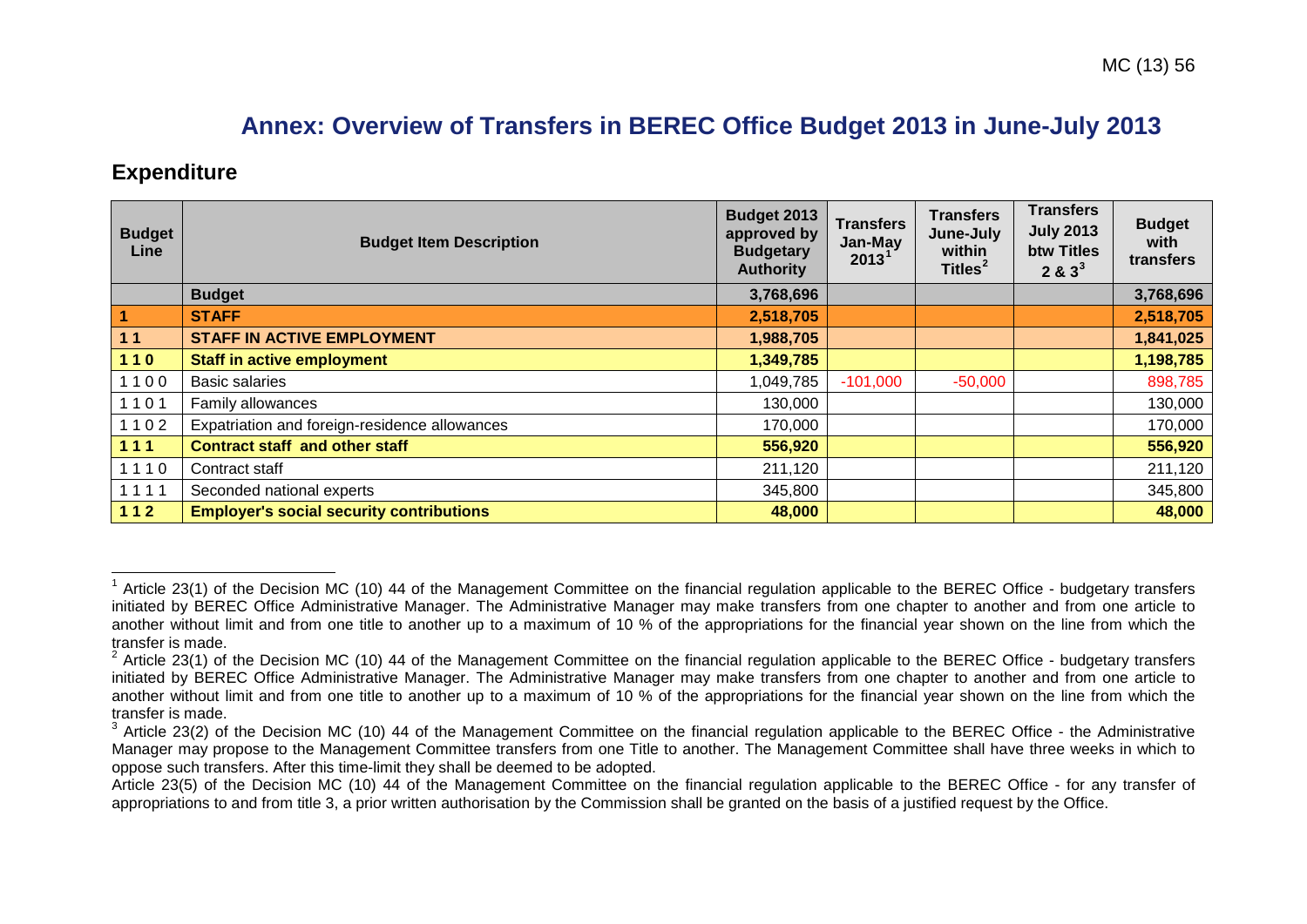| <b>Budget</b><br>Line | <b>Budget Item Description</b>                                         | Budget 2013<br>approved by<br><b>Budgetary</b><br><b>Authority</b> | <b>Transfers</b><br>Jan-May<br>2013 | <b>Transfers</b><br>June-July<br>within<br><b>Titles</b> | <b>Transfers</b><br><b>July 2013</b><br><b>btw Titles</b><br>2 & 3 | <b>Budget</b><br>with<br>transfers |
|-----------------------|------------------------------------------------------------------------|--------------------------------------------------------------------|-------------------------------------|----------------------------------------------------------|--------------------------------------------------------------------|------------------------------------|
| 1120                  | Insurance against sickness                                             | 30,000                                                             |                                     |                                                          |                                                                    | 30,000                             |
| 1121                  | Insurance against accidents and occupational disease                   | 6,000                                                              |                                     |                                                          |                                                                    | 6,000                              |
| 1122                  | Insurance against unemployment                                         | 12,000                                                             |                                     |                                                          |                                                                    | 12,000                             |
| 1123                  | Constitution or maintenance of pension rights                          |                                                                    |                                     |                                                          |                                                                    |                                    |
| $113$                 | Miscellaneous allowances and grants                                    | 34,000                                                             |                                     |                                                          |                                                                    | 37,320                             |
| 1130                  | Childbirth and death allowances and grants                             | 1,000                                                              |                                     |                                                          |                                                                    | 1,000                              |
| 1131                  | Travel expenses for annual leave                                       | 33,000                                                             |                                     | 3,320                                                    |                                                                    | 36,320                             |
| 1139                  | Other allowances                                                       |                                                                    |                                     |                                                          |                                                                    |                                    |
| 119                   | <b>Salary weightings</b>                                               | $\bf{0}$                                                           |                                     |                                                          |                                                                    | $\mathbf{0}$                       |
| 1190                  | Salary weightings                                                      |                                                                    |                                     |                                                          |                                                                    |                                    |
| 1191                  | Adjustments to remunerations                                           |                                                                    |                                     |                                                          |                                                                    |                                    |
| $12$                  | MISCELLANEOUS EXPENDITURE ON STAFF RECRUITMENT AND<br><b>TRANSFER</b>  | 190,000                                                            |                                     |                                                          |                                                                    | 186,680                            |
| $120$                 | <b>Recruitment expenses</b>                                            | 33,000                                                             |                                     |                                                          |                                                                    | 33,000                             |
| 1200                  | Travel expenses                                                        | 30,000                                                             | $-1,500$                            |                                                          |                                                                    | 28,500                             |
| 1201                  | Miscellaneous expenditure on staff recruitment                         | 3,000                                                              | 1,500                               |                                                          |                                                                    | 4,500                              |
| $121$                 | <b>Expenses on entering/leaving</b>                                    | 157,000                                                            |                                     |                                                          |                                                                    | 153,680                            |
| 1210                  | Travel expenses on entering/leaving                                    | 47,000                                                             |                                     |                                                          |                                                                    | 47,000                             |
| 1211                  | Installation, resettlement and transfer allowances                     | 30,000                                                             |                                     |                                                          |                                                                    | 30,000                             |
| 1212                  | Removal expenses                                                       | 30,000                                                             |                                     | $-3,320$                                                 |                                                                    | 26,680                             |
| 1213                  | Daily subsistence allowances                                           | 50,000                                                             |                                     |                                                          |                                                                    | 50,000                             |
| 13                    | <b>MISSIONS AND DUTY TRAVEL</b>                                        | 200,000                                                            |                                     |                                                          |                                                                    | 200,000                            |
| 1300                  | Mission expenses, duty travel expenses and other ancillary expenditure | 200,000                                                            |                                     |                                                          |                                                                    | 200,000                            |
| $14$                  | <b>SOCIOMEDICAL SERVICES</b>                                           | 30,000                                                             |                                     |                                                          |                                                                    | 30,000                             |
| $140$                 | <b>Medical service</b>                                                 | 30,000                                                             |                                     |                                                          |                                                                    | 30,000                             |
| 1400                  | Medical service                                                        | 30,000                                                             |                                     |                                                          |                                                                    | 30,000                             |
| 15                    | <b>TRAININGS</b>                                                       | 60,000                                                             |                                     |                                                          |                                                                    | 60,000                             |
| 150                   | <b>Training</b>                                                        | 60,000                                                             |                                     |                                                          |                                                                    | 60,000                             |
| 1500                  | Training                                                               | 60,000                                                             |                                     |                                                          |                                                                    | 60,000                             |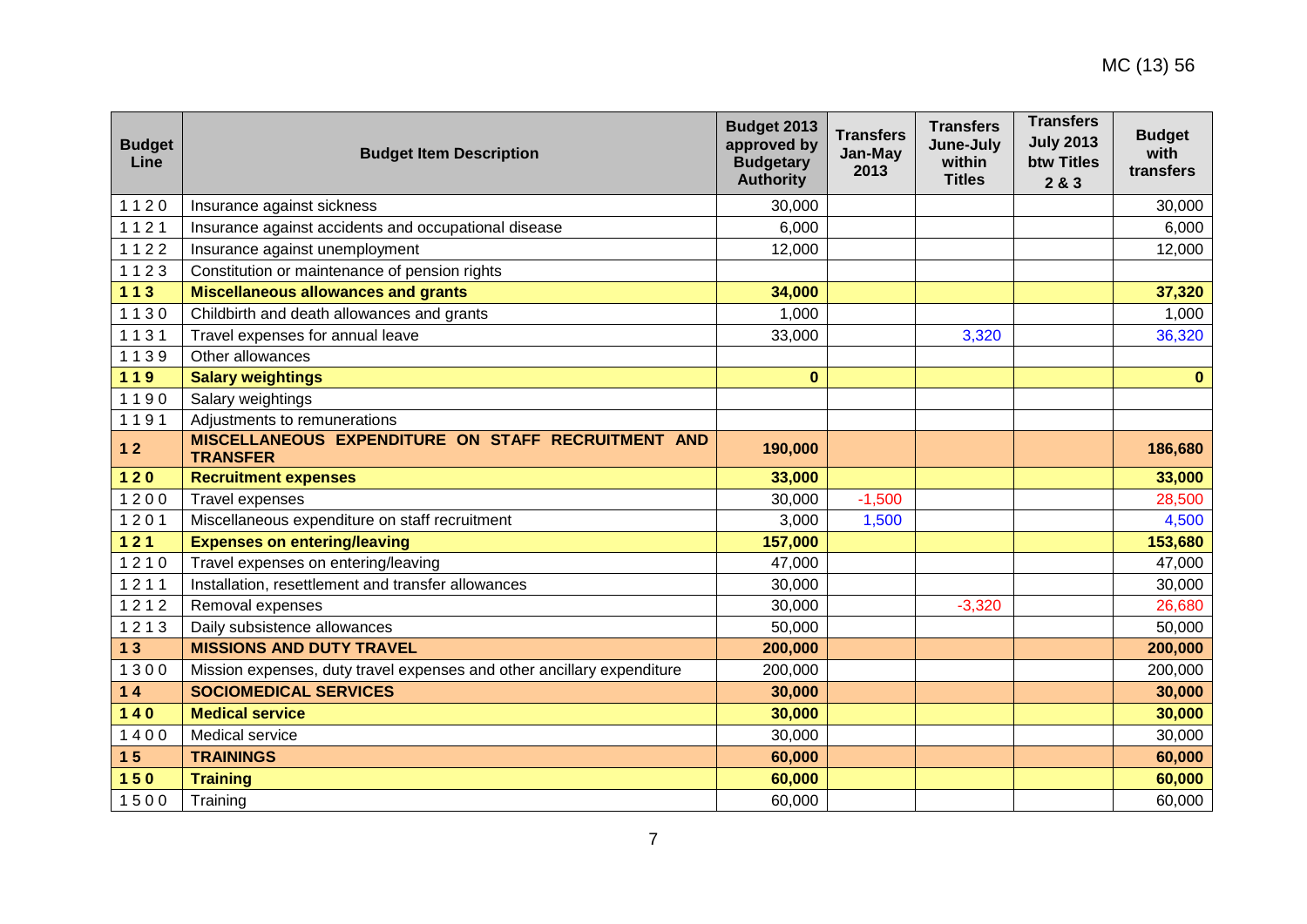| <b>Budget</b><br>Line | <b>Budget Item Description</b>                                                              | Budget 2013<br>approved by<br><b>Budgetary</b><br><b>Authority</b> | <b>Transfers</b><br>Jan-May<br>2013 | <b>Transfers</b><br>June-July<br>within<br><b>Titles</b> | <b>Transfers</b><br><b>July 2013</b><br><b>btw Titles</b><br>2 & 3 | <b>Budget</b><br>with<br>transfers |
|-----------------------|---------------------------------------------------------------------------------------------|--------------------------------------------------------------------|-------------------------------------|----------------------------------------------------------|--------------------------------------------------------------------|------------------------------------|
| 16                    | <b>EXTERNAL SER VICES</b>                                                                   | 30,000                                                             |                                     |                                                          |                                                                    | 181,000                            |
| 1600                  | <b>External services</b>                                                                    | 30,000                                                             | 101,000                             | 50,000                                                   |                                                                    | 181,000                            |
| $17$                  | <b>REPRESENTATION AND MISCELLANEOUS STAFF COSTS</b>                                         | 20,000                                                             |                                     |                                                          |                                                                    | 20,000                             |
| 1700                  | Representation, receptions and events, and miscellaneous staff expenses                     | 20,000                                                             |                                     |                                                          |                                                                    | 20,000                             |
| $\mathbf{2}$          | BUILDINGS, EQUIPMENT AND MISCELLANEOUS OPERATING<br><b>EXPENDITURE</b>                      | 647,000                                                            |                                     |                                                          |                                                                    | 517,000                            |
| 20                    | <b>RENTAL OF BUILDINGS AND ASSOCIATED COSTS</b>                                             | 115,000                                                            |                                     |                                                          |                                                                    | 61,200                             |
| 200                   | <b>Buildings and associated costs</b>                                                       | 115,000                                                            |                                     |                                                          |                                                                    | 61,200                             |
| 2000                  | Rent                                                                                        | 20,000                                                             |                                     |                                                          |                                                                    | 20,000                             |
| 2001                  | Insurance                                                                                   | 500                                                                |                                     |                                                          |                                                                    | 500                                |
| 2002                  | Water, gas, electricity and heating                                                         | 16,500                                                             |                                     |                                                          |                                                                    | 16,500                             |
| 2003                  | Cleaning                                                                                    | $\Omega$                                                           |                                     |                                                          |                                                                    | $\Omega$                           |
| 2004                  | Fitting-out and maintenance of premises                                                     | 5,000                                                              |                                     |                                                          |                                                                    | 5,000                              |
| 2005                  | Security and surveillance of buildings                                                      | 16,000                                                             |                                     | 2,000                                                    |                                                                    | 18,000                             |
| 2009                  | Other expenditure relating to the acquisition, construction or maintenance<br>of a building | 57,000                                                             | $-3,800$                            | $-2,000$                                                 | $-50,000$                                                          | 1,200                              |
| 21                    | <b>INFORMATION TECHNOLOGY PURCHASES</b>                                                     | 230,000                                                            |                                     |                                                          |                                                                    | 230,000                            |
| 210                   | <b>Information technology purchases</b>                                                     | 230,000                                                            |                                     |                                                          |                                                                    | 230,000                            |
| 2100                  | Computer equipment                                                                          | 25,000                                                             |                                     |                                                          |                                                                    | 25,000                             |
| 2101                  | Software                                                                                    | 140,000                                                            |                                     |                                                          |                                                                    | 140,000                            |
| 2102                  | Other external data processing services                                                     | 65,000                                                             |                                     |                                                          |                                                                    | 65,000                             |
| $22$                  | <b>MOVABLE PROPERTY AND ASSOCIATED COSTS</b>                                                | 55,000                                                             |                                     |                                                          |                                                                    | 55,000                             |
| 220                   | <b>Technical installations and electronic office equipment</b>                              | 20,000                                                             |                                     |                                                          |                                                                    | 20,000                             |
| 2200                  | Technical installations and electronic office equipment                                     | 20,000                                                             |                                     |                                                          |                                                                    | 20,000                             |
| 221                   | <b>Furniture</b>                                                                            | 30,000                                                             |                                     |                                                          |                                                                    | 30,000                             |
| 2210                  | Furniture                                                                                   | 30,000                                                             |                                     |                                                          |                                                                    | 30,000                             |
| 229                   | Other movable property and associated costs                                                 | 5,000                                                              |                                     |                                                          |                                                                    | 5,000                              |
| 2290                  | Books, newspapers and documentation                                                         | 5,000                                                              |                                     |                                                          |                                                                    | 5,000                              |
| 2291                  | Cars, transport vehicles, and maintenance and repairs                                       | $\Omega$                                                           |                                     |                                                          |                                                                    | $\mathbf 0$                        |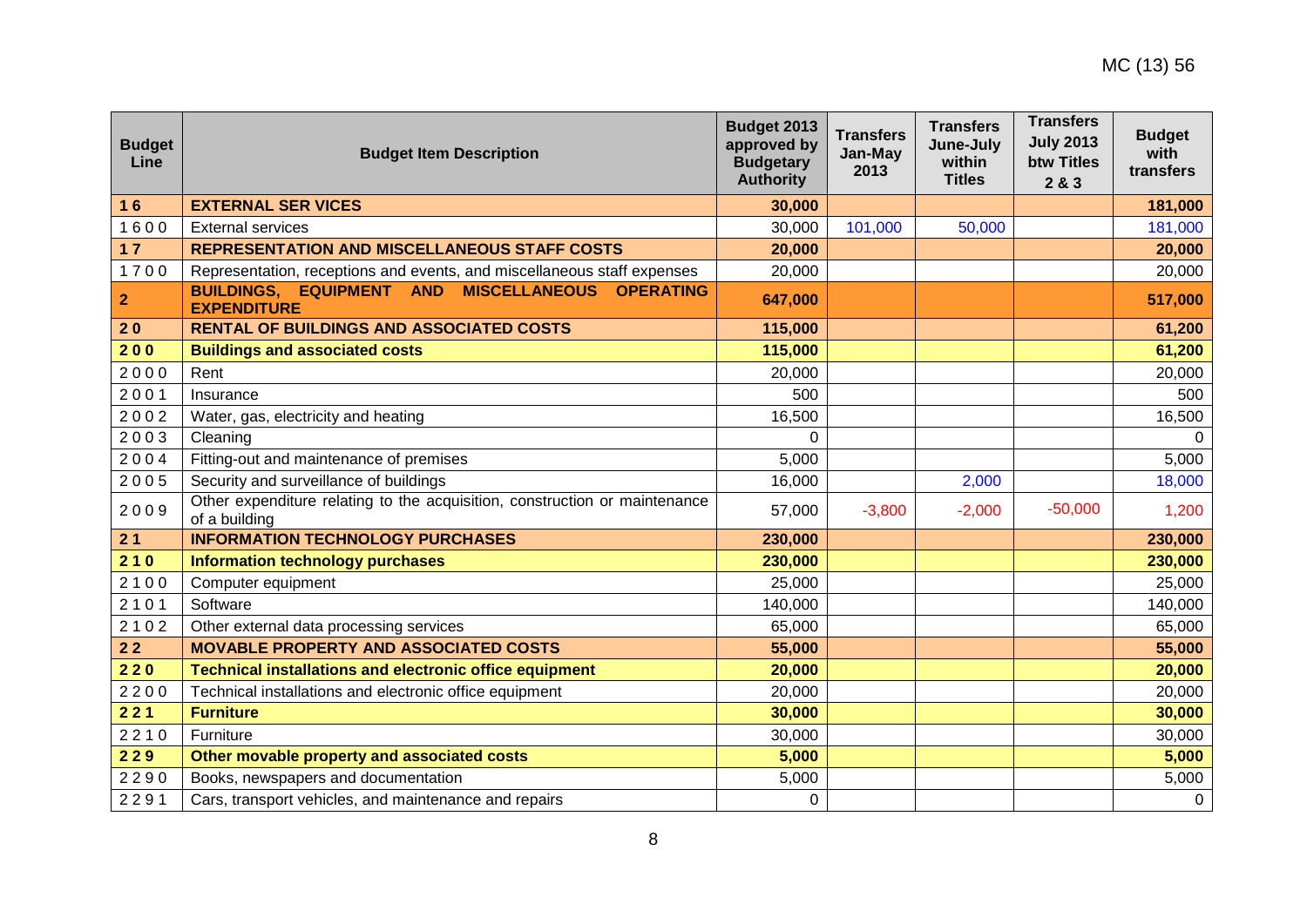| <b>Budget</b><br>Line | <b>Budget Item Description</b>                                         | Budget 2013<br>approved by<br><b>Budgetary</b><br><b>Authority</b> | <b>Transfers</b><br>Jan-May<br>2013 | <b>Transfers</b><br>June-July<br>within<br><b>Titles</b> | <b>Transfers</b><br><b>July 2013</b><br><b>btw Titles</b><br>2 & 3 | <b>Budget</b><br>with<br>transfers |
|-----------------------|------------------------------------------------------------------------|--------------------------------------------------------------------|-------------------------------------|----------------------------------------------------------|--------------------------------------------------------------------|------------------------------------|
| 2299                  | Other movable property, and maintenance and repairs                    | $\Omega$                                                           |                                     |                                                          |                                                                    | $\Omega$                           |
| 23                    | <b>CURRENT ADMINISTRATIVE EXPENDITURE</b>                              | 92,000                                                             |                                     |                                                          |                                                                    | 92,000                             |
| 230                   | <b>Stationery and office supplies</b>                                  | 15,000                                                             |                                     |                                                          |                                                                    | 15,000                             |
| 2300                  | Stationery and office supplies                                         | 15,000                                                             |                                     |                                                          |                                                                    | 15,000                             |
| 232                   | <b>Financial charges</b>                                               | 200                                                                |                                     |                                                          |                                                                    | 200                                |
| 2320                  | Bank charges                                                           | 200                                                                |                                     |                                                          |                                                                    | 200                                |
| 2321                  | Exchange rate losses                                                   | $\Omega$                                                           |                                     |                                                          |                                                                    | $\mathbf 0$                        |
| 2329                  | Other financial charges                                                | $\overline{0}$                                                     |                                     |                                                          |                                                                    | $\Omega$                           |
| 233                   | <b>Legal expenses</b>                                                  | 76,800                                                             |                                     |                                                          |                                                                    | 76,800                             |
| 2330                  | Legal expenses                                                         | 12,000                                                             | 8,000                               |                                                          |                                                                    | 20,000                             |
| 2331                  | Damages                                                                | 64,800                                                             | $-8,000$                            |                                                          |                                                                    | 56,800                             |
| 235                   | <b>Other operating expenses</b>                                        | $\bf{0}$                                                           |                                     |                                                          |                                                                    | $\mathbf{0}$                       |
| 2350                  | Miscellaneous insurances                                               | 0                                                                  |                                     |                                                          |                                                                    | 0                                  |
| 2359                  | Other operating expenses                                               | $\Omega$                                                           |                                     |                                                          |                                                                    | $\Omega$                           |
| 24                    | <b>POSTAGE AND TELECOMM.</b>                                           | 55,000                                                             |                                     |                                                          |                                                                    | 58,800                             |
| 2400                  | Postage and delivery charges                                           | 1,200                                                              | 3,800                               |                                                          |                                                                    | 5,000                              |
| 2410                  | Telecommunication charges                                              | 53,800                                                             |                                     |                                                          |                                                                    | 53,800                             |
| 25                    | <b>EXPENDITURE ON FORMAL AND OTHER MEETINGS</b>                        | 100,000                                                            |                                     |                                                          |                                                                    | 20,000                             |
| 2500                  | Meetings in general                                                    | 100,000                                                            |                                     |                                                          | $-80,000$                                                          | 20,000                             |
| 3                     | <b>OPERATIONAL EXPENDITURE</b>                                         | 602,991                                                            |                                     |                                                          |                                                                    | 732,991                            |
| 30                    | <b>Support to implementation of BEREC WP 2013</b>                      | 482,991                                                            |                                     |                                                          |                                                                    | 417,991                            |
| 300                   | <b>Support to implementation of BEREC WP 2013</b>                      | 482,991                                                            |                                     |                                                          |                                                                    | 417,991                            |
| 3001                  | Support to the BEREC Expert Working Groups                             | 397,991                                                            | $-100,000$                          |                                                          | 30,000                                                             | 327,991                            |
| 3002                  | Activities under Articles 7 and 7a Framework Directive                 | 35,000                                                             |                                     |                                                          | 5,000                                                              | 40,000                             |
| 3003                  | Collection exchange and transmission of information                    | 50,000                                                             |                                     |                                                          |                                                                    | 50,000                             |
| 31                    | Horizontal activities (other support not directly related to BEREC WP) | 120,000                                                            |                                     |                                                          |                                                                    | 315,000                            |
| 310                   | Horizontal activities (other support not directly related to BEREC WP) | 120,000                                                            |                                     |                                                          |                                                                    | 315,000                            |
| 3101                  | Other support activities to BEREC                                      | 65,000                                                             | 95,000                              |                                                          | 95,000                                                             | 255,000                            |